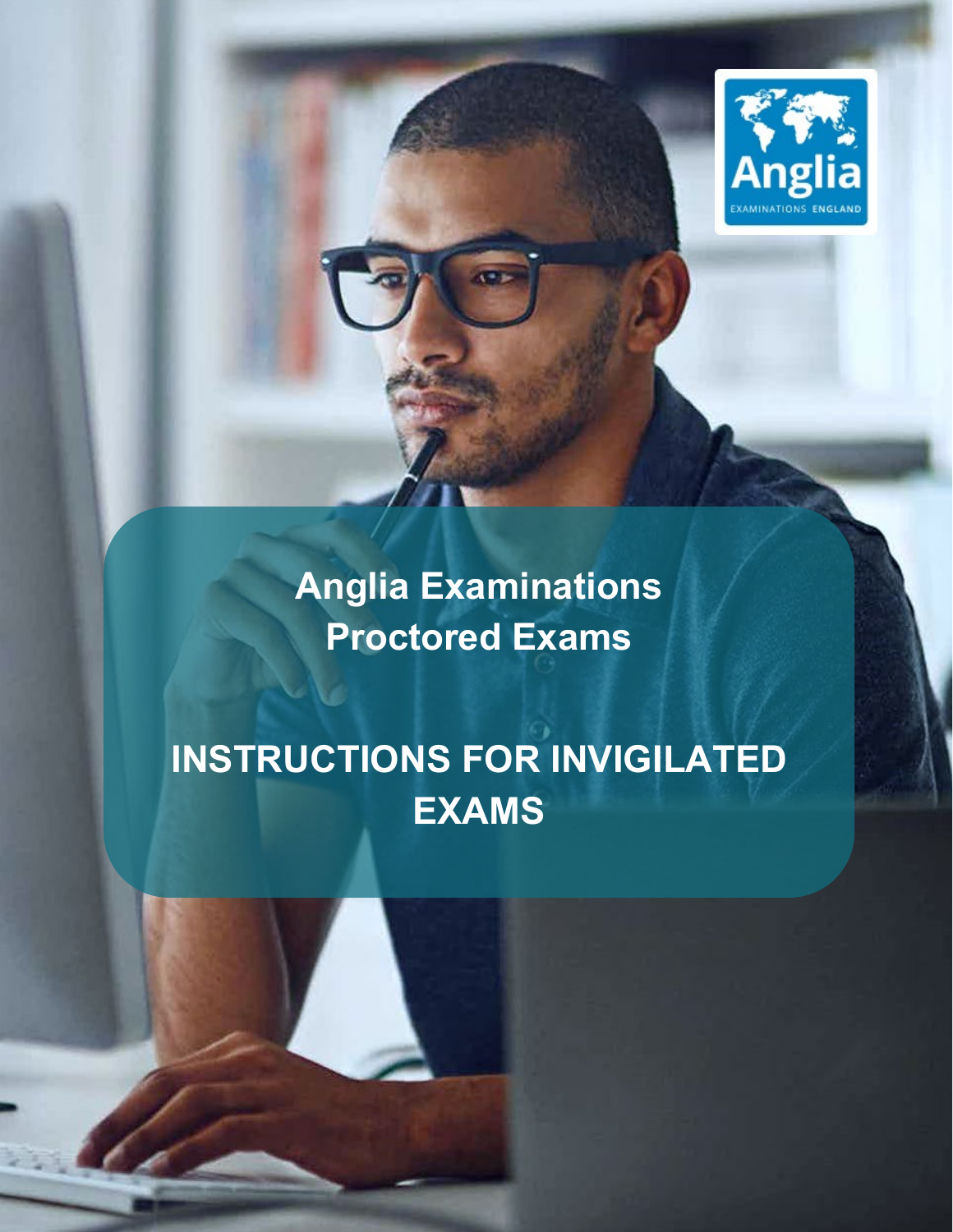### **TABLE OF CONTENTS**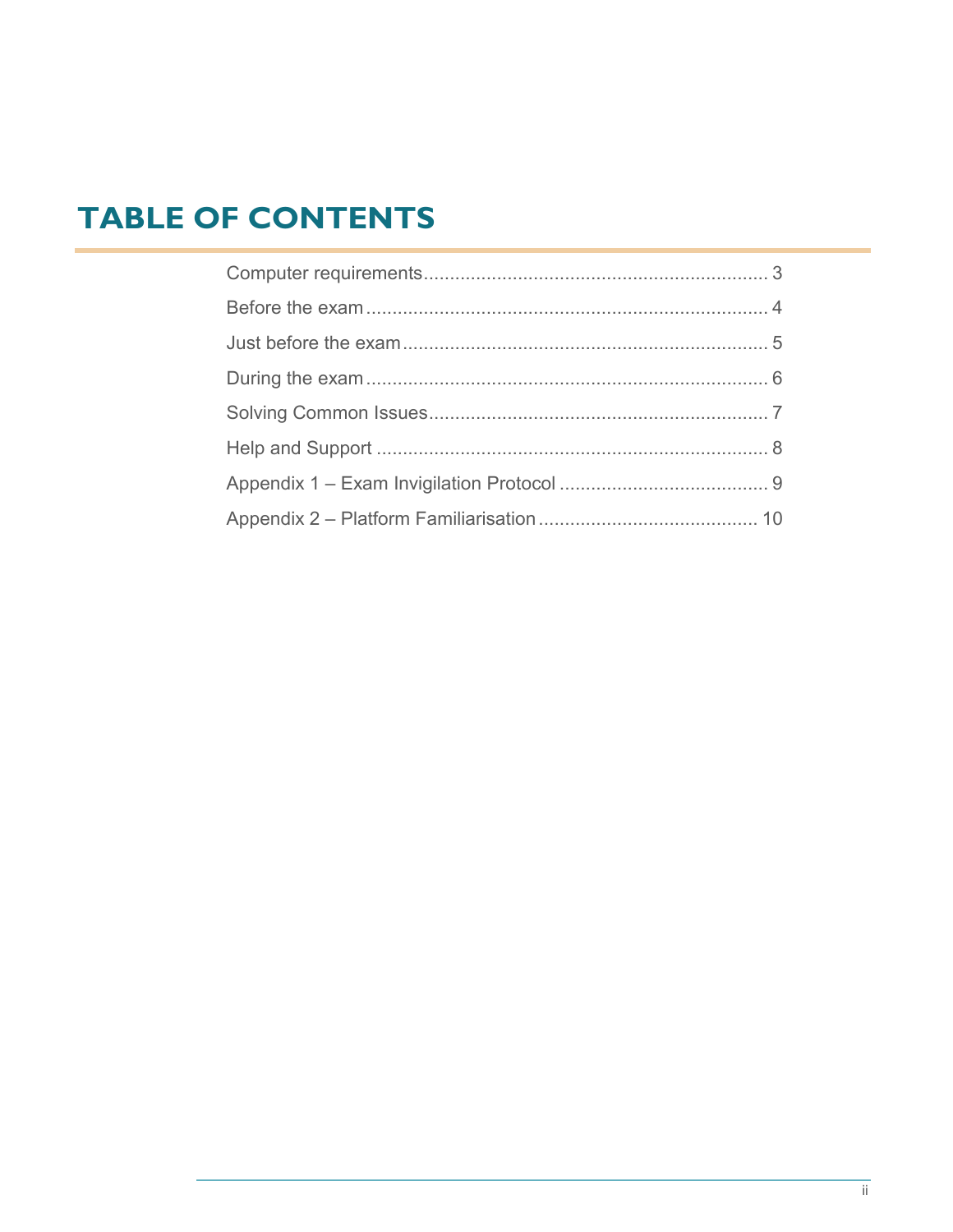

**Please ensure that you read this document thoroughly. It is your responsibility to ensure you understand, are familiar with and adhere to the regulations and protocols herein. Failure to comply with any of the procedures outlined in this document may result in your exam being terminated / results not being issued.**

### <span id="page-2-0"></span>**Computer requirements**

In most cases, the online assessment can be accommodated on devices as old as 10 yrs. For security & functionality, it is recommended that test-takers update their systems to the most recent Operating System (OS) possible.

### **Minimum requirements**

- Any Operating System supporting the required browsers
	- For PC the advice is Microsoft Windows 7 or newer
	- For Apple the advice is Mac OS X 10.12 Sierra or above
- Screen resolution: 1440x900
- Google Chrome (latest 3 versions).
- Internet connection
	- Average Internet Speed of 1 MBps per candidate
	- Wired or stable broadband connection is recommended. Mobile hotspot access should be avoided.
- The assessment will **not** work on virtual machines.

*Please note that the assessment platform does not support any browser or OS for which support from the vendor has ceased.*

### **Hardware requirements**

Any system supporting the above-mentioned minimum requirements.

- Mouse and keyboard
- Monitor: Recommended 15" or higher
- Soundcard and headset for sound

Recommended

- Processor capacity: 1GHz or faster
- Memory: 4GB or more.
- Free Hard disk space: 2 GB for browser and caching
- Internet Access: Wired connection
- Graphical card: For video 64MB of Ram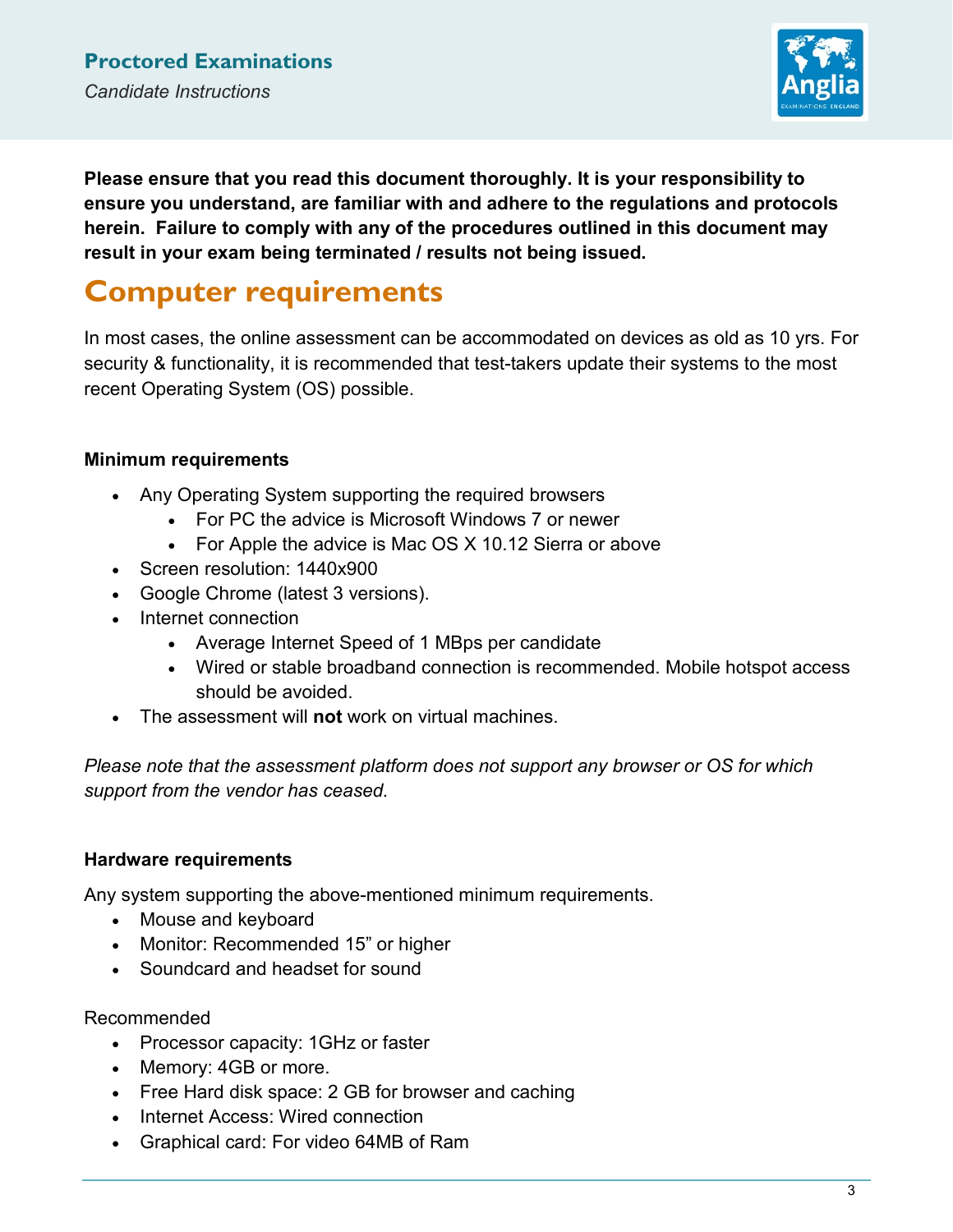

### <span id="page-3-0"></span>**Before the exam**

#### **System Preparations – Minimum seven days before the exam**

To minimise the risk of technical issues, we strongly recommend following the steps below as soon as possible, a minimum of three days before the exam.

Make sure that:

- your computer meet minimum requirements.
- your speakers or headphones are checked.
- you have Chrome installed.
- if you have multiple monitors, you will be requested to disconnect additional screens as only one screen is allowed during the exam
- make sure you are enrolled at the correct exam level. Contact your local representative if amendments are needed.

#### **Initial Account Settings on Cirrus platform**

- A few days before the exam your account will be created on Cirrus assessment platform. Your local coordinator will confirm the account activation date.
- As soon as your account has been created, visit<https://anglia.cirrusplatform.com/> and click "*Can't Login*" to set up your password for the first time. You can skip this step if you already have an account and you know your password.
- Enter your email address you provided when enrolling for the exam.

| $\bullet$ cirrus                   |  |
|------------------------------------|--|
| Password Reset                     |  |
| <b>USERNAME</b><br>Username        |  |
| <b>Send email</b><br>Back to login |  |
|                                    |  |

• You will receive an email with 'reset the password link'. Click the reset link and setup your password. Follow the same steps in case you forgot the password.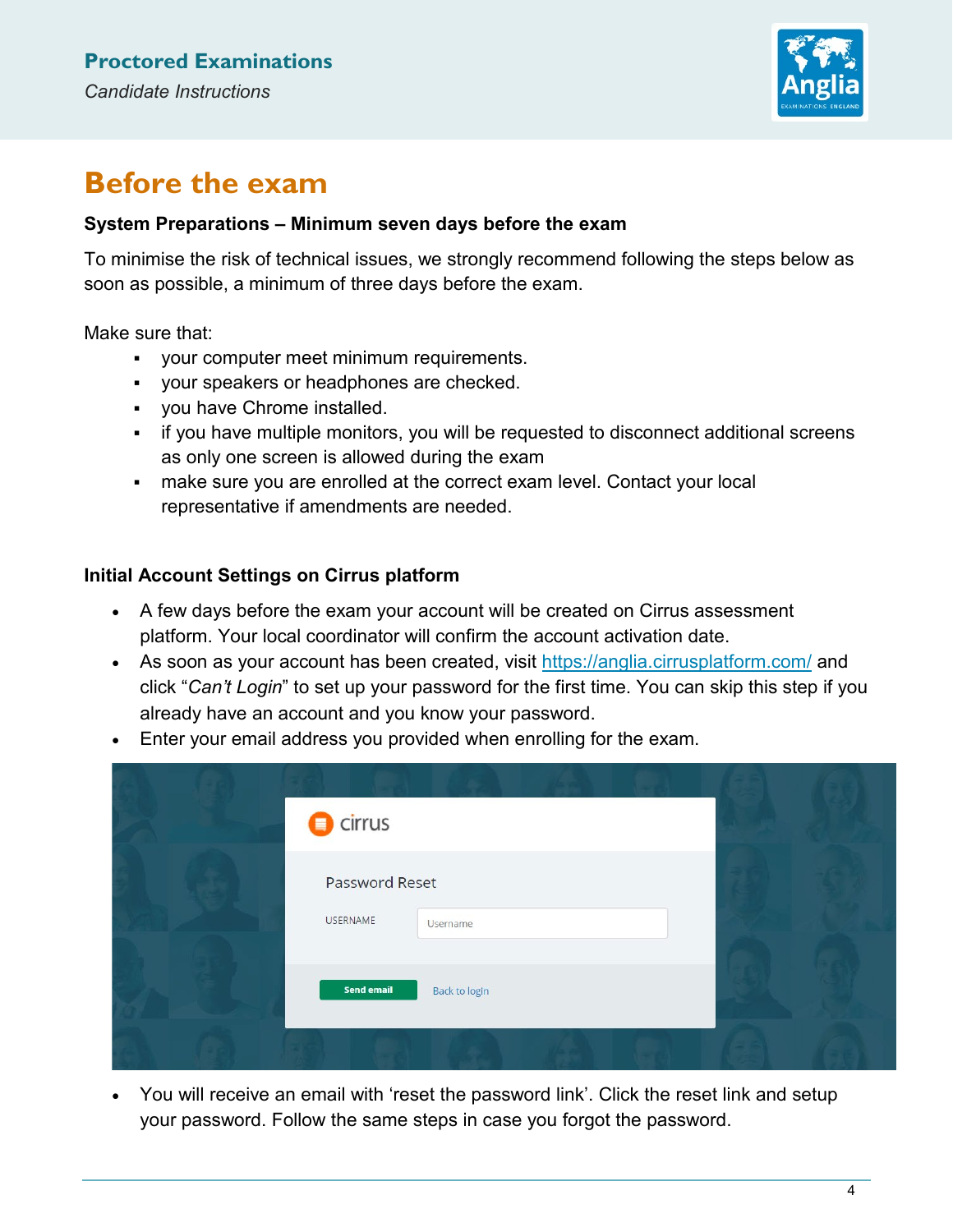

• If, after entering your email, a message *"The username is not found!"* is displayed, please check if the correct email address was entered. If you still see this message, please contact your local representative as soon as possible.

| $\bullet$ cirrus            |  |
|-----------------------------|--|
| Password Reset              |  |
| This username is not found! |  |
| Back to login               |  |
|                             |  |

### <span id="page-4-0"></span>**Just before the exam**

- 1. Switch off your mobile phone or put it on silent mode.
- 2. Use restroom, get water if necessary.
- 3. Login into Cirrus platform using your User ID and Password (minimum 15 minutes before the exam start time).
- 4. When the "Start test" button is active, you can click it to initiate the exam.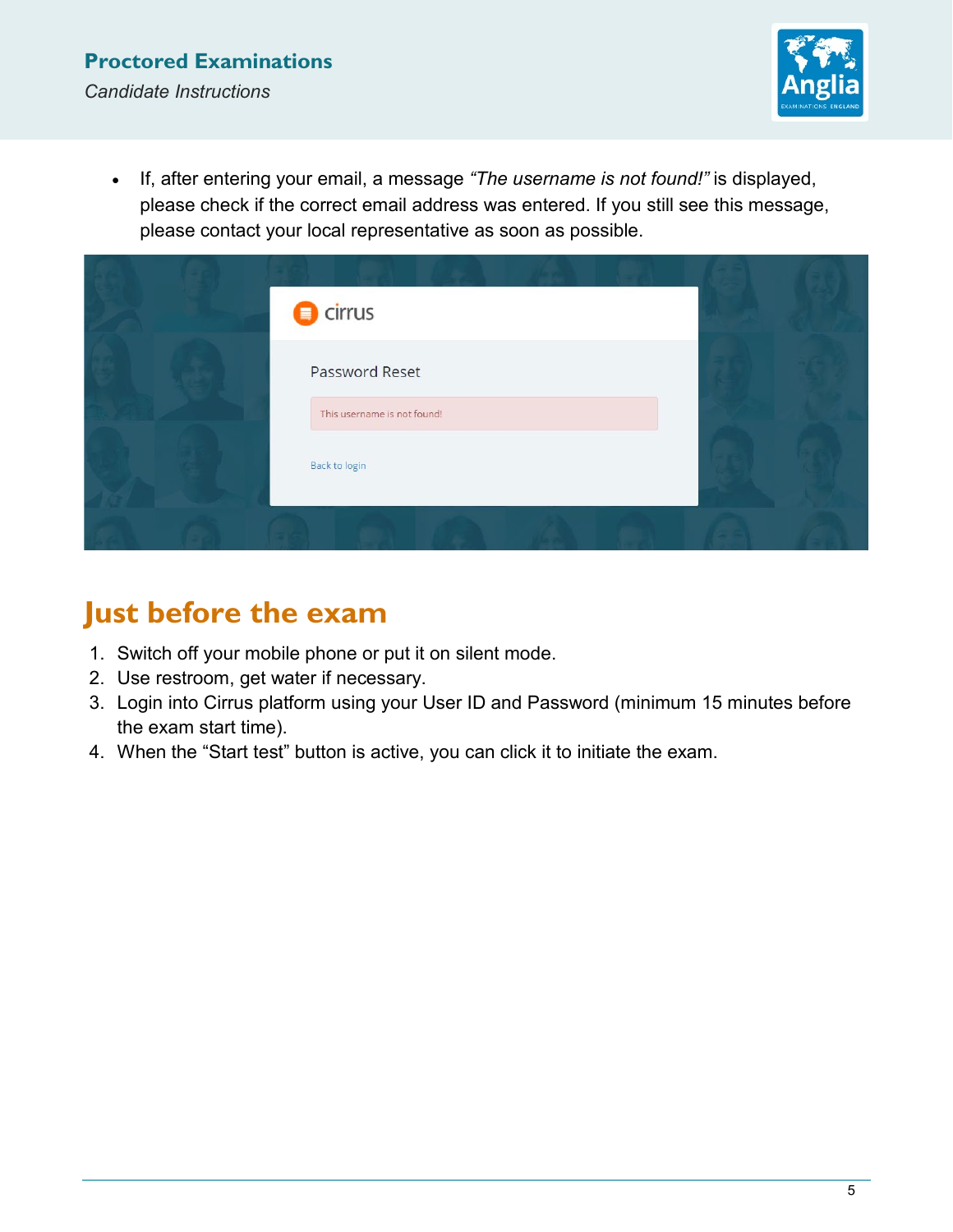

### <span id="page-5-0"></span>**During the exam**

**Next** 

After pressing the "Start test" button, you will be redirected to the exam screen. You can now start the listening part of the exam.

| Your browser has been approved. |              |                           |             |
|---------------------------------|--------------|---------------------------|-------------|
|                                 |              |                           |             |
| <b>DETAILS</b>                  |              |                           |             |
| <b>Number of questions:</b>     | 17           | <b>Duration:</b>          | 180 minutes |
| <b>Schedule start:</b>          | N/A          | Schedule deadline:        | N/A         |
| Attempt:                        | $1$ of $1$   | <b>Max score:</b>         | 150         |
| <b>Which attempts counts:</b>   | Last attempt | Percentage for pass mark: | 50 %        |
|                                 |              |                           |             |

• Read the information on the welcome screen

• You can now test your headphones

 $\bullet$  0:45 / 0:45 · ৰ) ÷

• **Remember, once you click the button to play the listening audio, you will not be able to stop, pause or rewind the track.** It is important that you make sure your headphones are working correctly before the exam.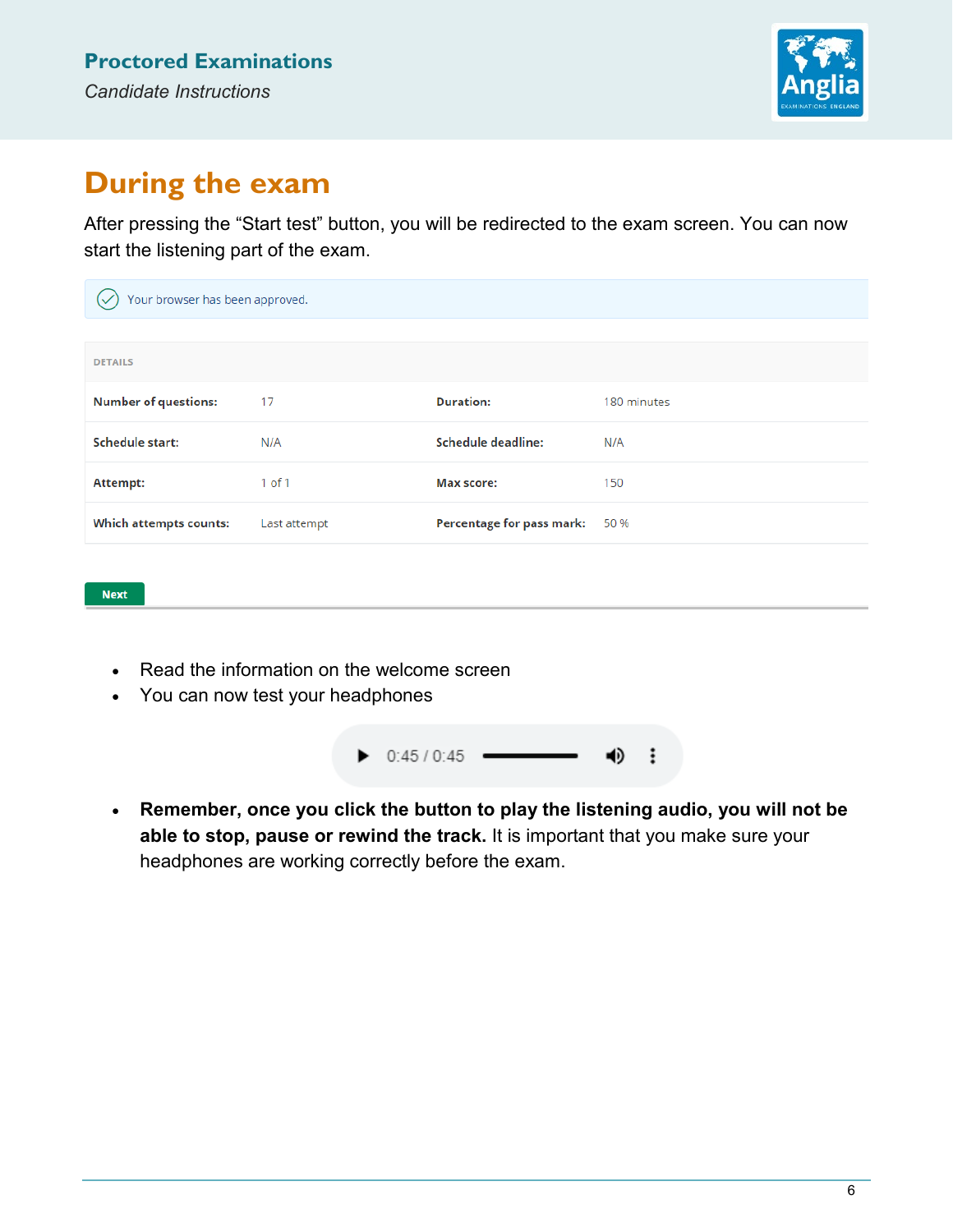

### <span id="page-6-0"></span>**Solving Common Issues**

#### **Issues when starting the assessment**

Cannot access the Cirrus assessment platform:

- Is your internet working?
- Have you used the correct address: <https://anglia.cirrusplatform.com/>

Unable to login to Cirrus platform:

- 1. Check if username/password is correct
- 2. Try resetting password

When resetting your password, the system shows "The username is not found":

- 1. Ensure your login details are correct
- 2. Contact your local representative to ensure your details have been imported correctly

I am logged in, but cannot access the test:

- 1. Are all technical requirements met (browser)?
- 2. Check if the "Start" button is active. If not, check the exam start date/time of your assessment.
- 3. Contact your local representative

#### **Issues while taking the assessment**

During the assessment, if the candidate accidentally closes the browser (or computer crashes):

• Reopen Chrome browser, login again and continue the assessment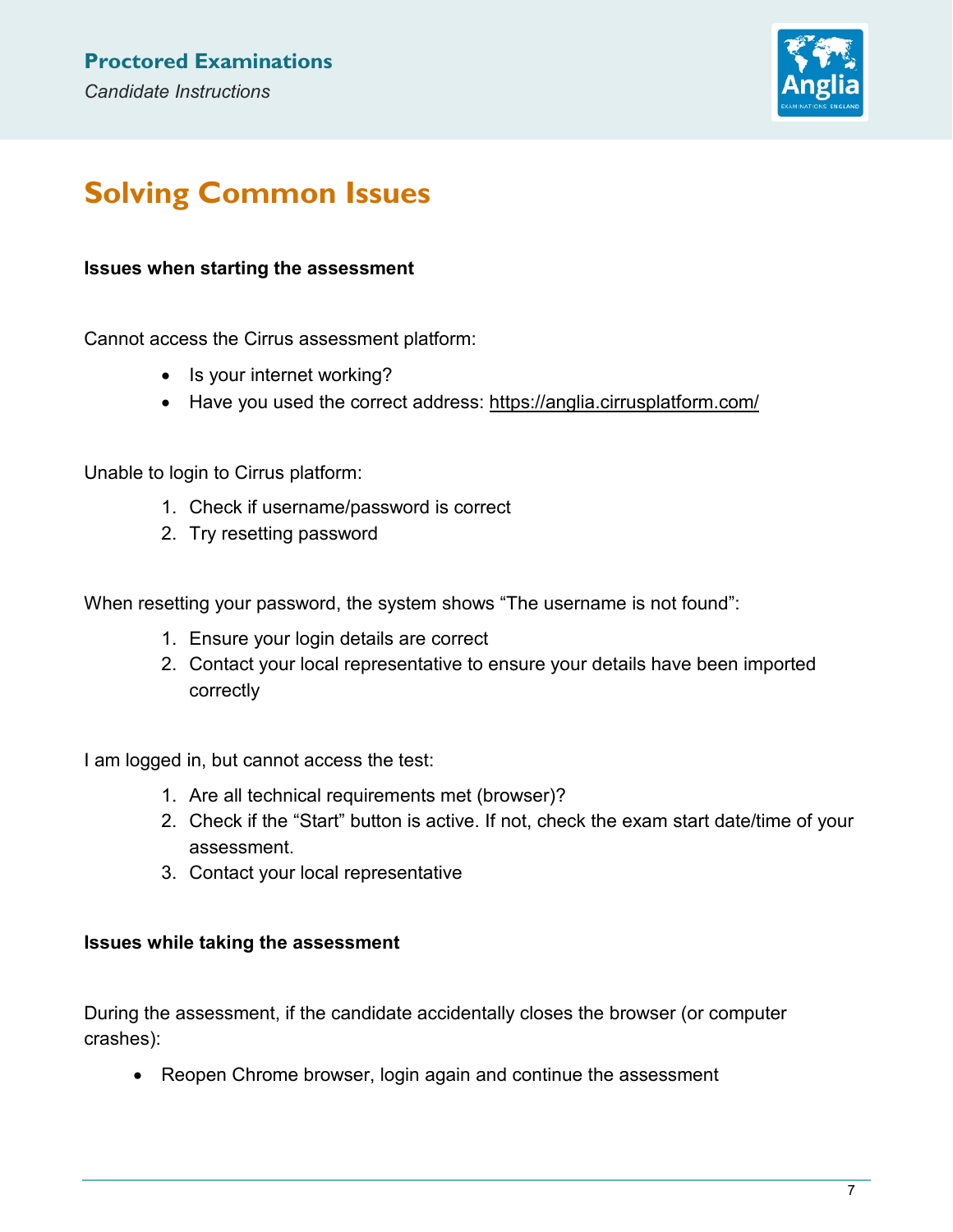

Temporarily no Internet during the test:

- Short interruption candidate can continue the exam. The content will be uploaded shortly after the connection has been restored.
- Longer interruption check your internet connection.
- Your invigilator will be automatically notified about your issues
- In the very unlikely event that your Internet connection is interrupted as you are about to finish your exam, do not close the browser. Otherwise, you may lose the most recent answers.

Very slow loading of pages:

- 1. Check the Internet connection
- 2. Close the browser (using the cross icon), **do NOT click "Complete Assessment".** Restart the computer and login again to the assessment

Computer freezes:

- 1. If still possible, close the browser (using the cross icon), **do NOT click "Complete Assessment**"
- 2. Restart computer
- 3. Log in again in accordance with the start-up procedure

### <span id="page-7-0"></span>**Help and Support**

If you have queries or need help, please contact **your local representative** as soon as possible.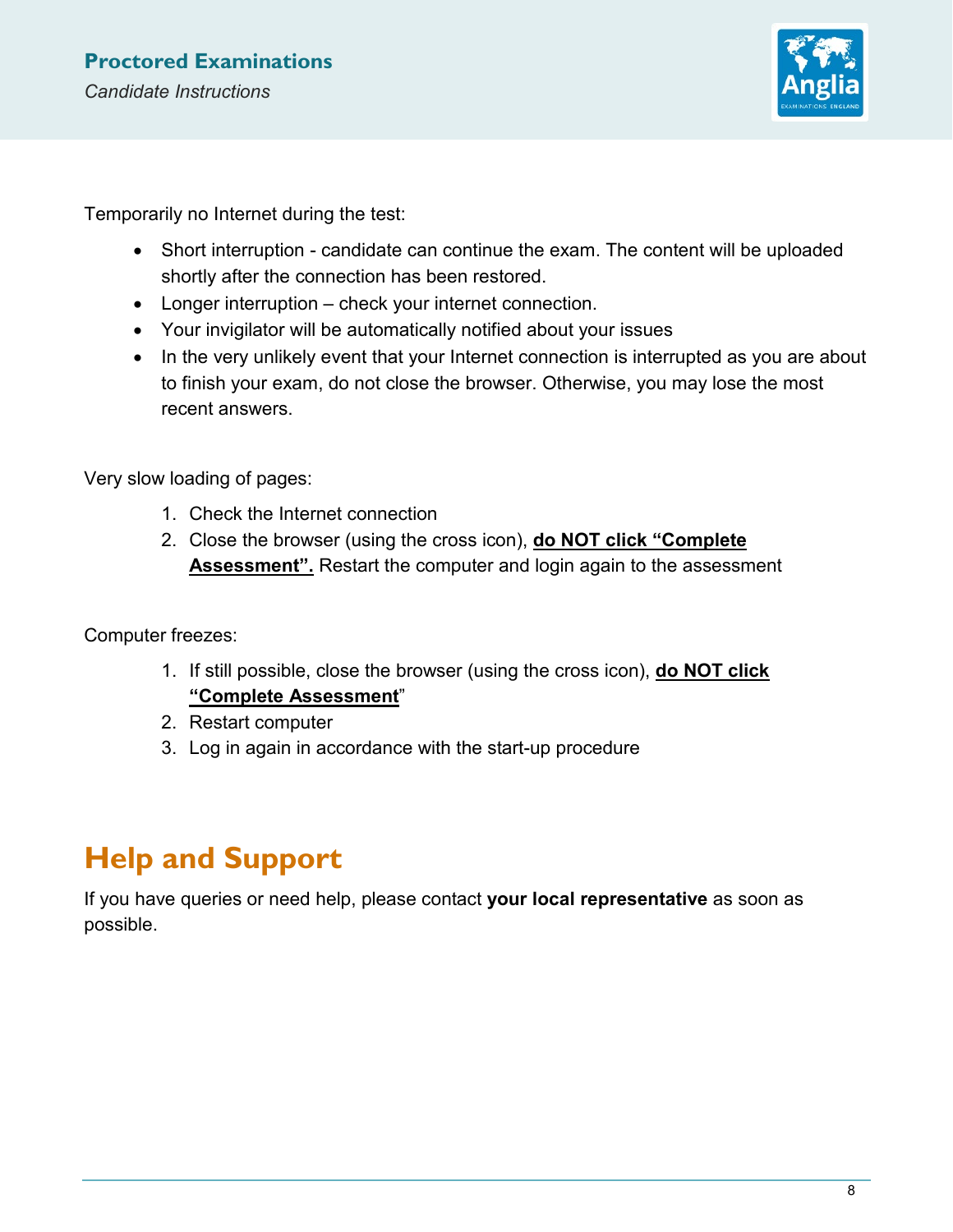

### <span id="page-8-0"></span>**Appendix 1 – Exam Invigilation Protocol**

### **Allowed Equipment and Resources**

| <b>Second Monitor</b>      | <b>No</b>                            |
|----------------------------|--------------------------------------|
| Headset                    | Yes, only during the listening part. |
| Paper and pen              | No                                   |
| Dictionary / Books         | <b>No</b>                            |
| Water / Beverage           | Yes                                  |
| <b>Snacks</b>              | <b>No</b>                            |
| <b>Comfort breaks</b>      | <b>No</b>                            |
| Presence of another person | <b>No</b>                            |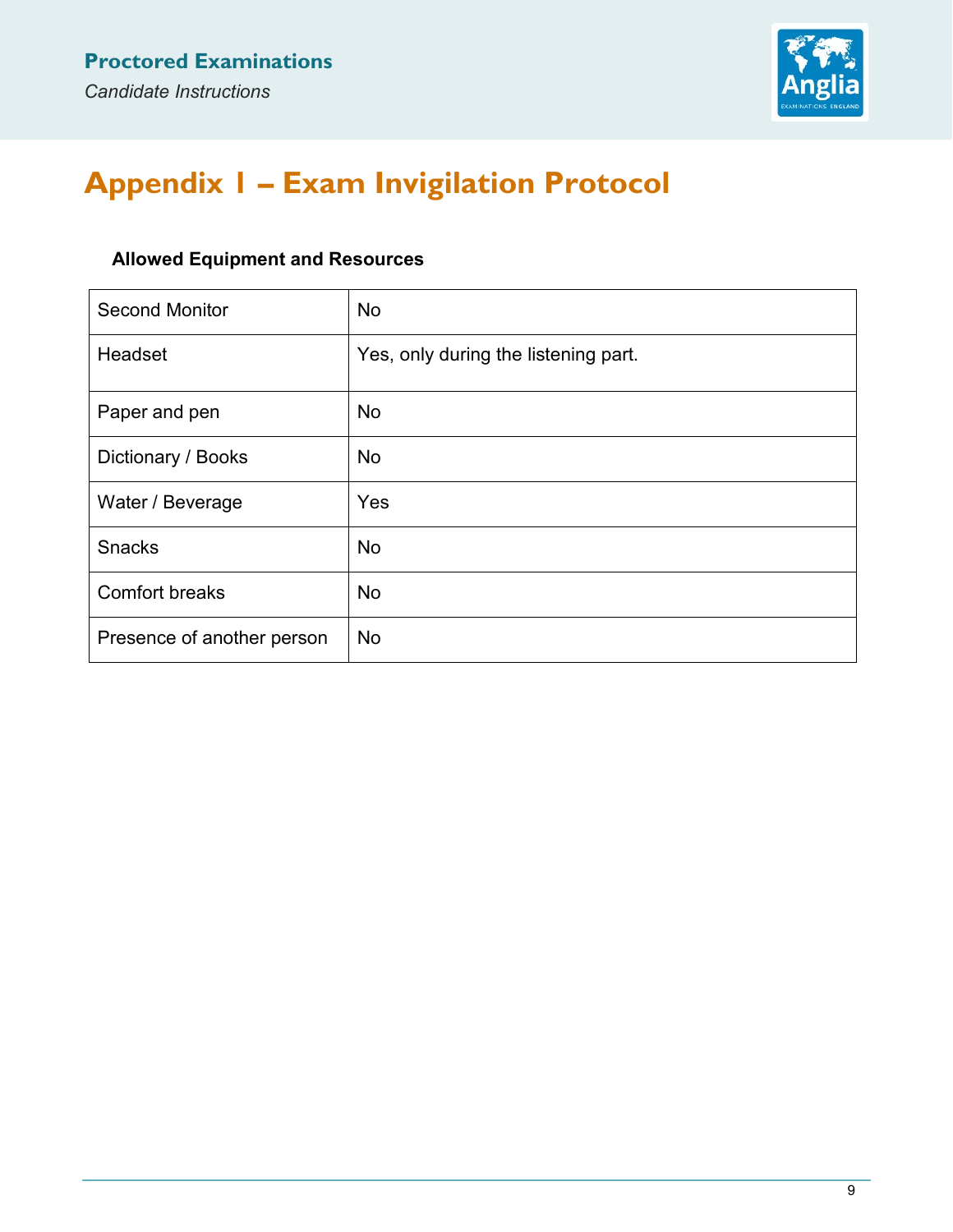*Candidate Instructions* **SCREEN LAYOUT**



Candidates are able

Shows internet

# **Appendix 2 – Platform Familiarisation**

<span id="page-9-0"></span>

| $\bigcirc$ cirrus                                                                                                                                                                                                                                                                                                                                                                                                                                                                             | This will open the<br>section in a window                                                                                  | Shows time<br>remaining for the<br>exam.                                                                                                                                                                                                                                                                    | connection to the<br>webpage.<br>Total time remaining: 30 minutes                                | ⊗<br>$A - A +$                                                                                         | to make the font<br>Anonymous                                                                                                            |
|-----------------------------------------------------------------------------------------------------------------------------------------------------------------------------------------------------------------------------------------------------------------------------------------------------------------------------------------------------------------------------------------------------------------------------------------------------------------------------------------------|----------------------------------------------------------------------------------------------------------------------------|-------------------------------------------------------------------------------------------------------------------------------------------------------------------------------------------------------------------------------------------------------------------------------------------------------------|--------------------------------------------------------------------------------------------------|--------------------------------------------------------------------------------------------------------|------------------------------------------------------------------------------------------------------------------------------------------|
| <b>Sample Exam</b>                                                                                                                                                                                                                                                                                                                                                                                                                                                                            |                                                                                                                            |                                                                                                                                                                                                                                                                                                             |                                                                                                  |                                                                                                        |                                                                                                                                          |
| $\overline{\mathbf{z}}$<br>SELECT FROM LIST SECTION<br>This is a section.<br>Here you will find some key information relating to<br>the question. For example, there could be an article<br>here or an abstract from a story which the candidates<br>would need to read.<br>The section can be popped out by pressing the<br>rectangle with the arrow in the top right corner or the<br>section can be widened using the 2 lines in the middle<br>- just click and drag to create more space. | QUESTION 1<br>Which person sees their sister on a weekend<br>Which person has a dining room table<br>This person has a dog | Here is an example of how to use the Select from List question.<br>Either in section bar to the left side or in this space here would be passages about 2 people. Below you will see<br>some statements and a drop-down part to select your answer from.<br>SELECT THE CORRECT ANSWER FROM THE DROP-DOWN(S) |                                                                                                  |                                                                                                        | QUESTION 1 OF 7                                                                                                                          |
|                                                                                                                                                                                                                                                                                                                                                                                                                                                                                               | <b>Next</b>                                                                                                                | This person goes to school and really likes science                                                                                                                                                                                                                                                         | <b>WARNING! CLICK THIS ONLY WHEN YOU ANSWERED</b><br>ALL QUESTIONS. AFTER SUBMITION YOU WILL NOT | <b>FINAL TEST SUBMISSION</b><br>BE ABLE TO MAKE ANY CHANGES.<br><b>Introduction</b><br><b>Overview</b> | Flag<br><b>Complete assessment</b>                                                                                                       |
|                                                                                                                                                                                                                                                                                                                                                                                                                                                                                               | Navigate to the next<br>question.                                                                                          |                                                                                                                                                                                                                                                                                                             | Clicking this will<br>show the entire<br>questions in the<br>exam.                               |                                                                                                        | If a candidate would like to come back to a<br>question, they can press 'Flag' and it will<br>remind them to check it before submitting. |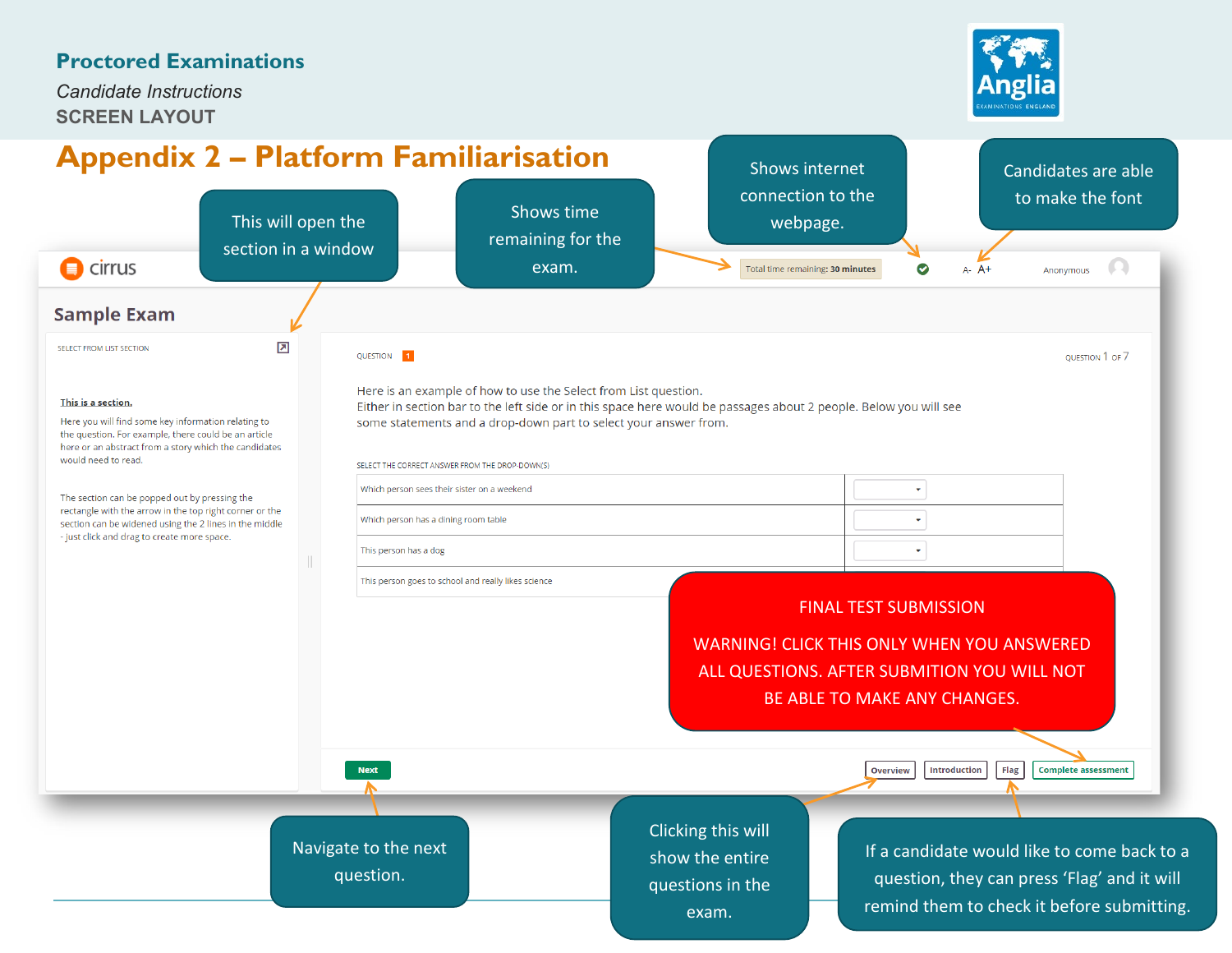*Candidate Instructions* **EXAM OVERVIEW & FLAGGING**



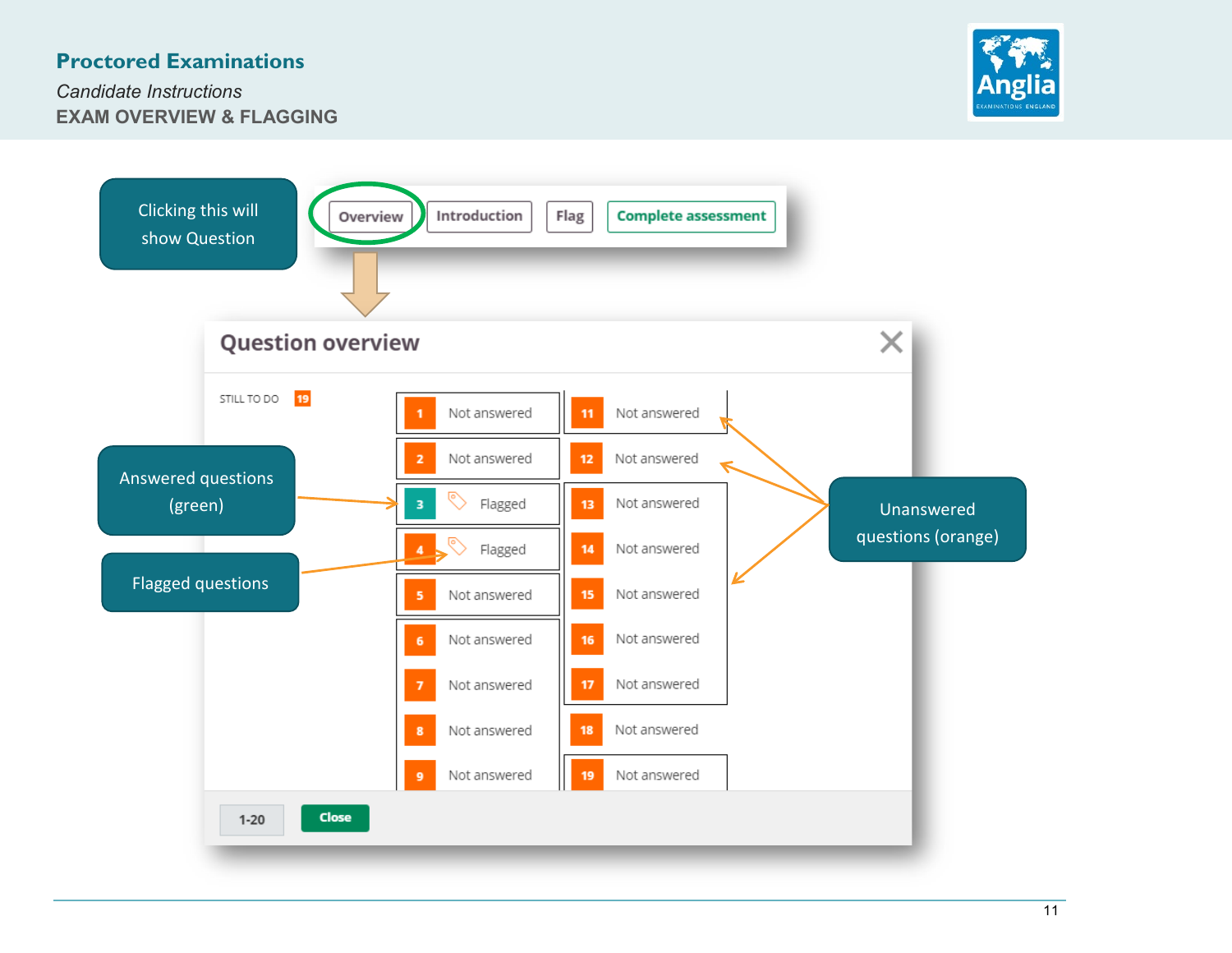*Candidate Instructions* **PLAYING AUDIO TRACK**





Once you press play, you will not be able to pause the track or rewind. You will not be able to replay this track either.

Make sure to test your headphones before the exam.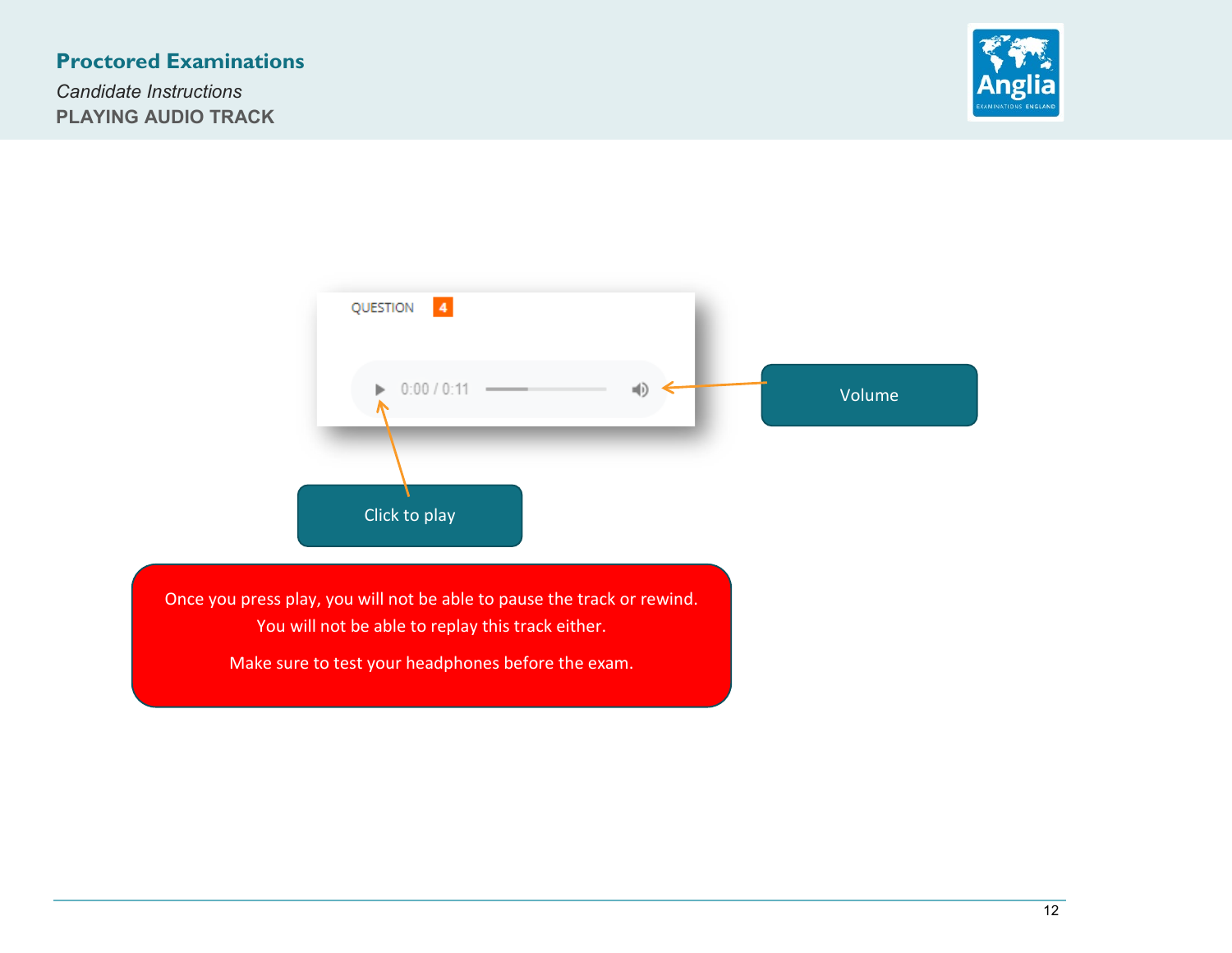*Candidate Instructions* **FINISING EXAM**



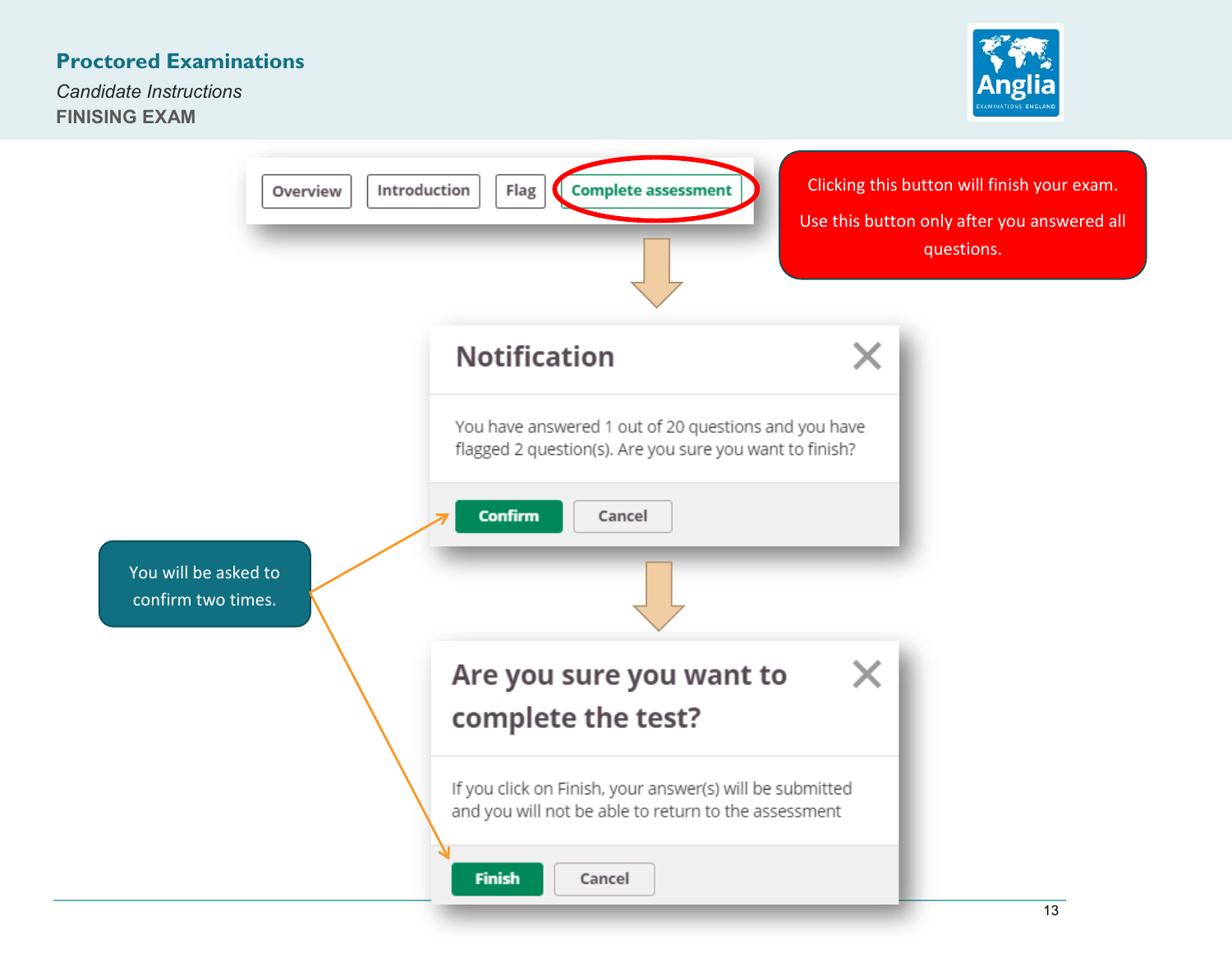*Candidate Instructions* **QUESTION TYPE – DRAG DROP**



For the lower levels, particularly First Step - here is an example of how the candidate would 'colour' the exam. They would drag and drop the correct amount coloured circle in the rows. This is the same for 'Colour in the Monster' - there will be the outline of the monster and different coloured features for the candidate to drag and drop.

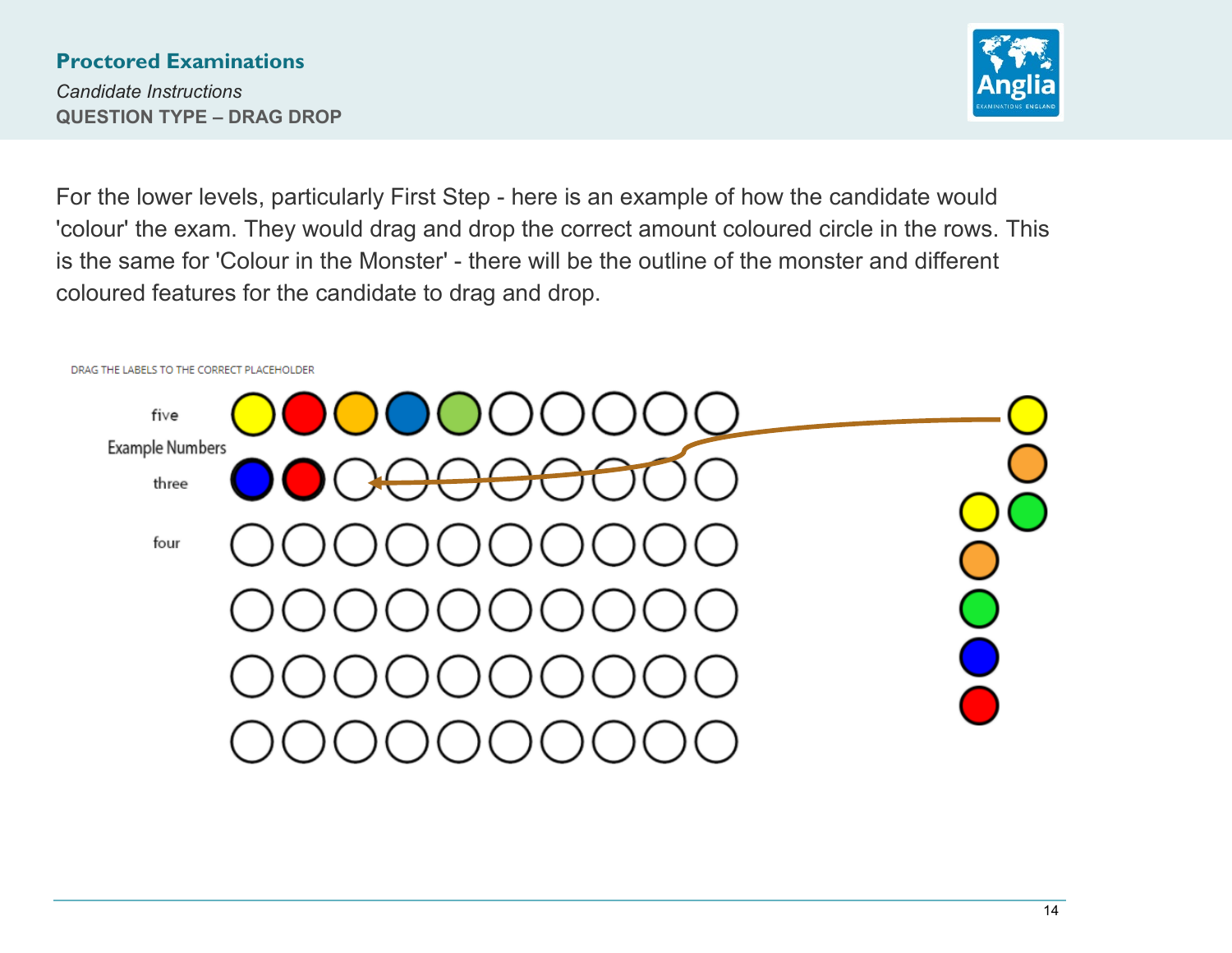*Candidate Instructions* **QUESTION TYPE – DROPDOWN BOX**

![](_page_14_Picture_2.jpeg)

Here is an example of how to use the Select from List question.

This question type would be used when you have an article or a passage of text and need to find the answers out of it. Below you will see some statements and a drop-down part to select your answer from.

|                                                      |          |              |      | Click and select the<br>answer |
|------------------------------------------------------|----------|--------------|------|--------------------------------|
| SELECT THE CORRECT ANSWER FROM THE DROP-DOWN(S)      |          |              |      |                                |
| Which person sees their sister on a weekend          |          |              |      |                                |
| Which person has a dining room table                 |          | B<br>Α       |      |                                |
| This person has a dog                                |          |              |      |                                |
| the contract of the contract of<br>$11 - 11$<br>$-1$ |          |              |      |                                |
| <b>Previous</b><br><b>Next</b>                       | Overview | Introduction | Flag | <b>Complete assessment</b>     |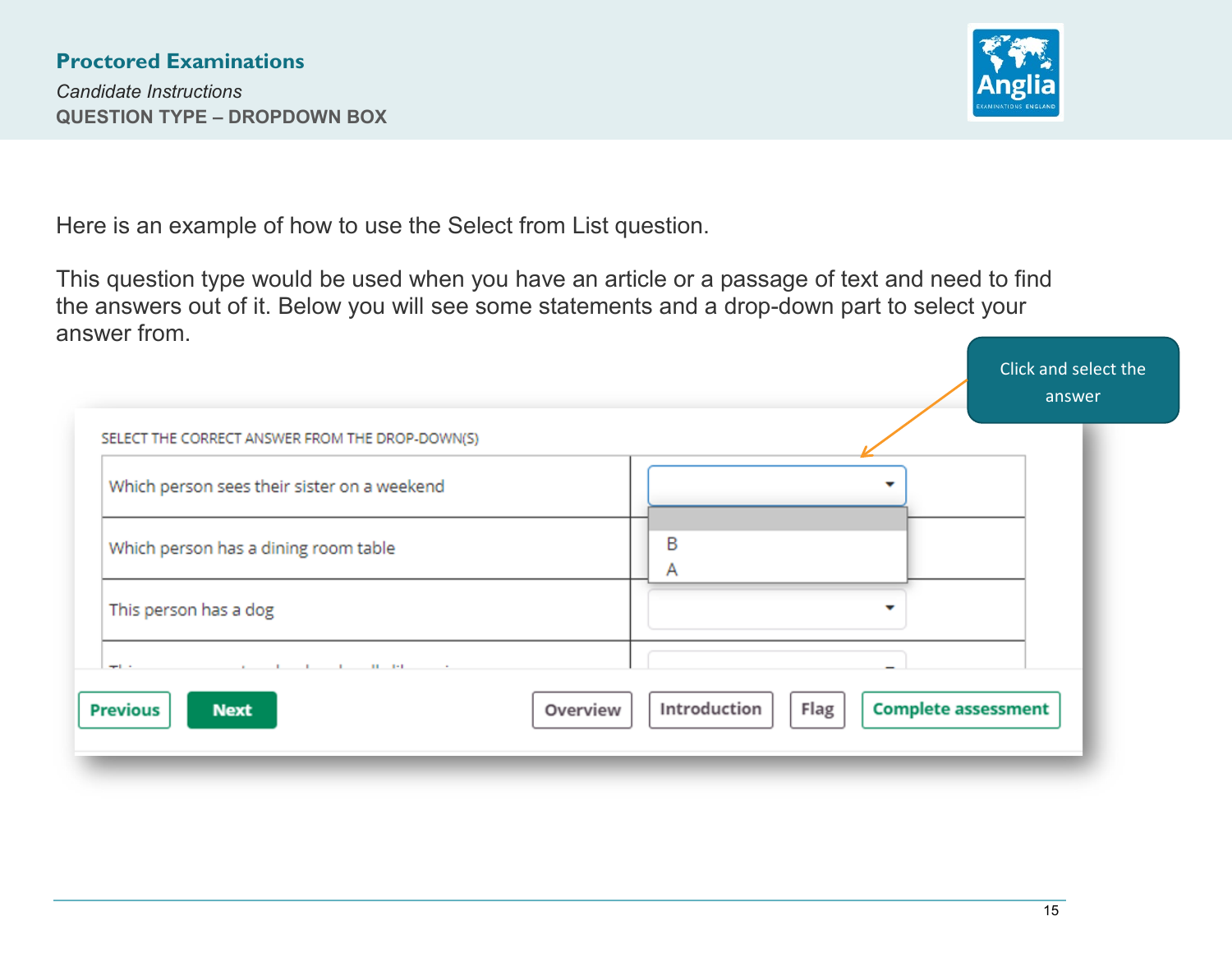*Candidate Instructions* **QUESTION TYPE – ESSAY STYLE**

![](_page_15_Picture_2.jpeg)

For the higher levels of the exam, candidates are asked to write a short essay on some topics which have been selected. Please see below the format for this question. A maximum word limit can be set and will be shown in the question and bottom right of the answer box when typing has begun.

| Please choose ONE of the following topics:<br>1. TOPIC 1<br>2. TOPIC 2<br>3. TOPIC 3<br>4. TOPIC 4 |                                                         |
|----------------------------------------------------------------------------------------------------|---------------------------------------------------------|
| FILL IN YOUR ANSWER                                                                                |                                                         |
| Restore answer                                                                                     | Words: 0/500, Characters: 0                             |
| <b>Previous</b><br><b>Next</b>                                                                     | complete assessment<br>Introduction<br>Flag<br>Overview |
| Type you chosen topic<br>and answer                                                                | Word counter                                            |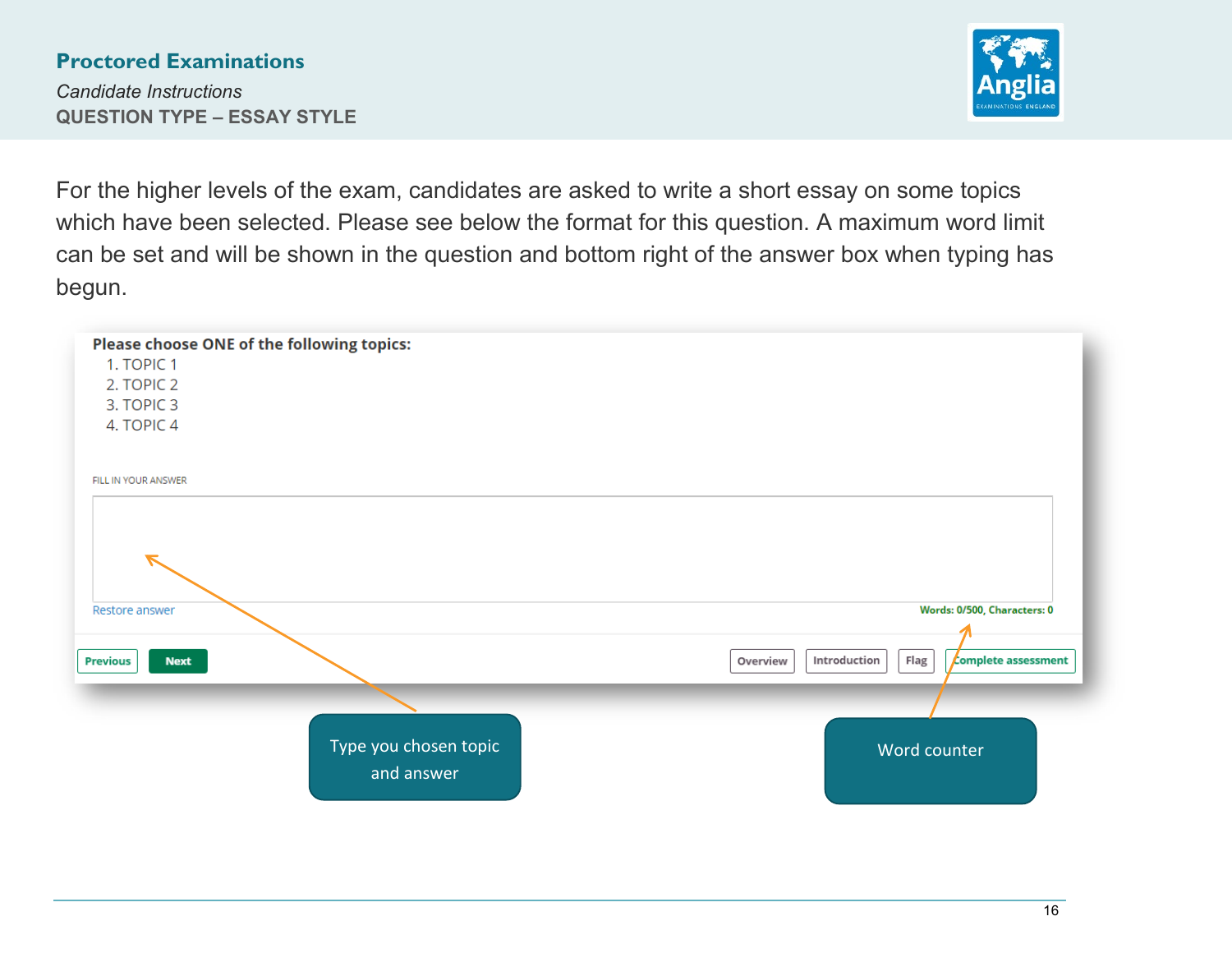*Candidate Instructions* **QUESTION TYPE – MULTIPLE CHOICE**

![](_page_16_Picture_2.jpeg)

Here is an example of a True/False question which will appear in the listening or reading and writing exams.

| <b>Question 1:</b>               |                                                                |
|----------------------------------|----------------------------------------------------------------|
| This is an example of the layout |                                                                |
| SELECT THE CORRECT ANSWER        |                                                                |
| True                             |                                                                |
| False                            |                                                                |
| Clear answer                     |                                                                |
|                                  |                                                                |
| <b>Previous</b><br><b>Next</b>   | Introduction<br>Flag<br><b>Complete assessment</b><br>Overview |
|                                  |                                                                |
|                                  | Select the answer                                              |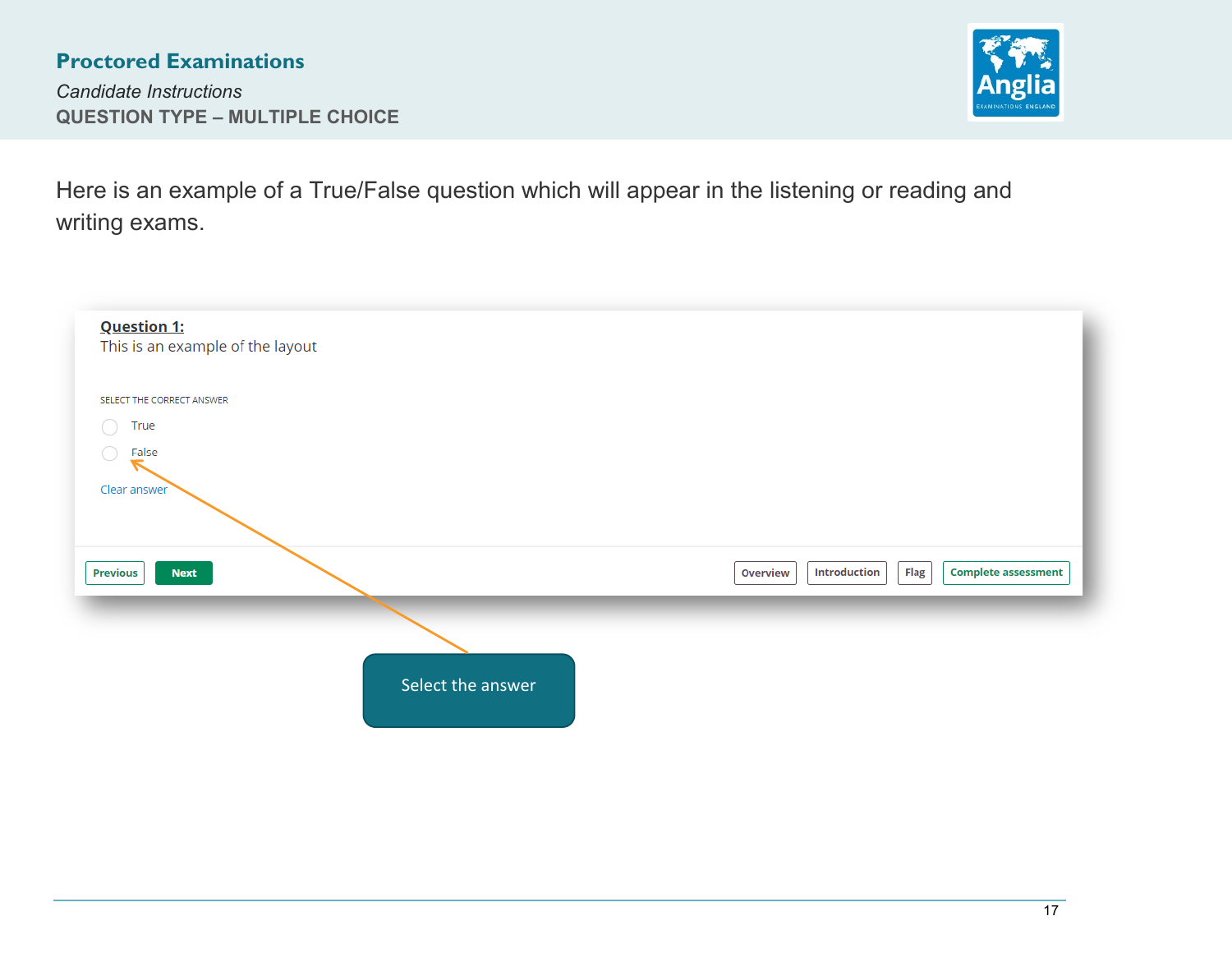*Candidate Instructions* **QUESTION TYPE – FILL IN THE BLANK**

![](_page_17_Picture_2.jpeg)

Here is an example of how the fill in the blank question would be used.

![](_page_17_Figure_4.jpeg)